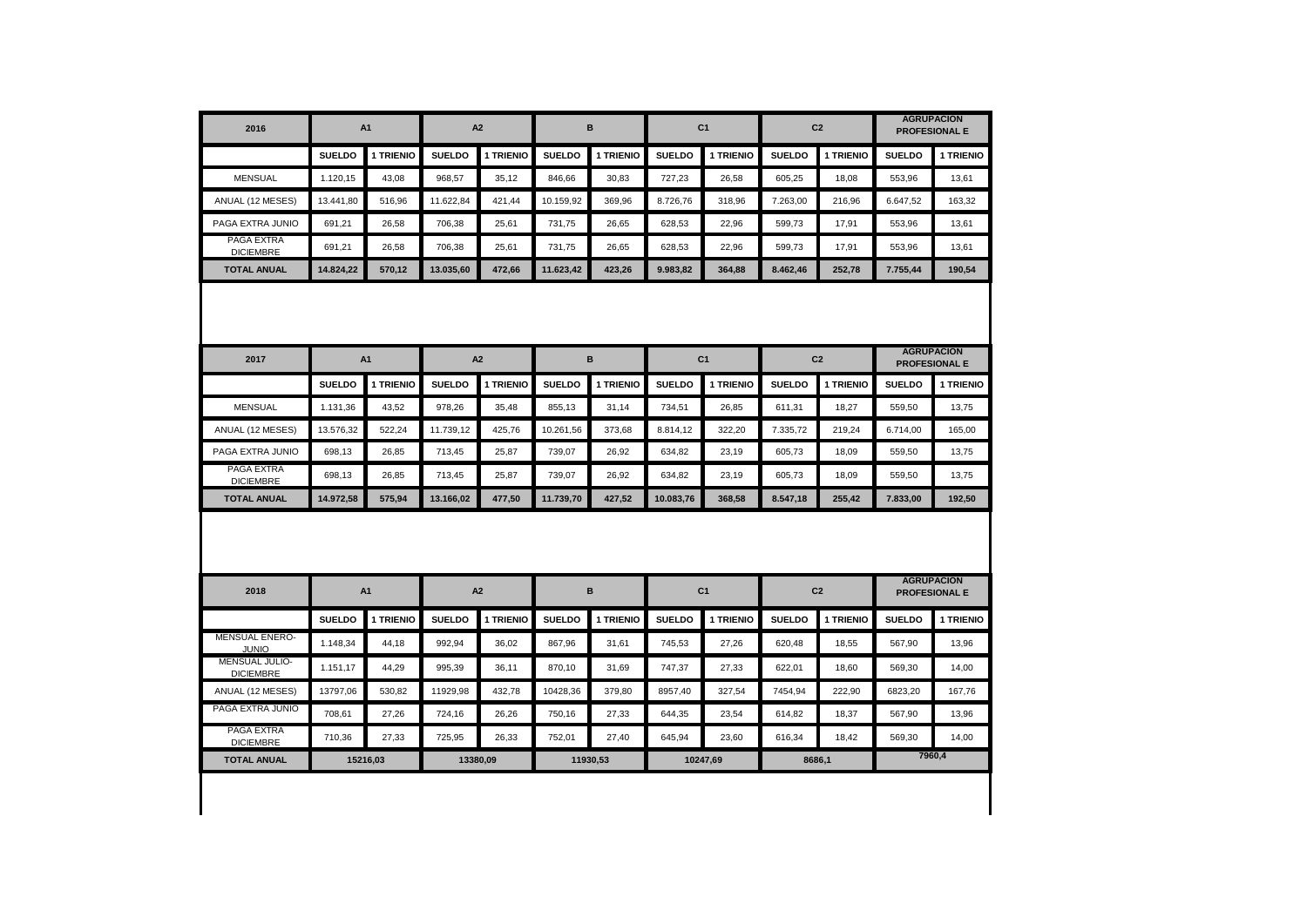| 2019                           | A1            |           | A2            |           | B             |           | C1            |           | C <sub>2</sub> |           | <b>AGRUPACION</b><br><b>PROFESIONAL E</b> |           |
|--------------------------------|---------------|-----------|---------------|-----------|---------------|-----------|---------------|-----------|----------------|-----------|-------------------------------------------|-----------|
|                                | <b>SUELDO</b> | 1 TRIENIO | <b>SUELDO</b> | 1 TRIENIO | <b>SUELDO</b> | 1 TRIENIO | <b>SUELDO</b> | 1 TRIENIO | <b>SUELDO</b>  | 1 TRIENIO | <b>SUELDO</b>                             | 1 TRIENIO |
| <b>MENSUAL</b>                 | 1.177,08      | 45,29     | 1017,79       | 36,93     | 889,68        | 32,41     | 764,19        | 27,95     | 636,01         | 19,02     | 582,11                                    | 14,32     |
| ANUAL (12 MESES)               | 14.124,96     | 543,48    | 12.213,48     | 443,16    | 10.676,16     | 388,92    | 9.170,28      | 335,40    | 7.632,12       | 228,24    | 6.985,32                                  | 171,84    |
| PAGA EXTRA JUNIO               | 726,35        | 27,95     | 742,29        | 26,93     | 768,94        | 28,02     | 660,48        | 24,14     | 630,21         | 18,84     | 582,11                                    | 14,32     |
| PAGA EXTRA<br><b>DICIEMBRE</b> | 726,35        | 27,95     | 742,29        | 26,93     | 768,94        | 28,02     | 660,48        | 24,14     | 630,21         | 18,84     | 582,11                                    | 14,32     |
| <b>TOTAL ANUAL</b>             | 15.577,66     | 599,38    | 13.698,06     | 497,02    | 12.214,04     | 444.96    | 10.491,24     | 383,68    | 8.892.54       | 265,92    | 8.149.54                                  | 200.48    |
| <b>AGRUPACION</b>              |               |           |               |           |               |           |               |           |                |           |                                           |           |
| 2020                           | A1            |           | A2            |           | B             |           | C1            |           | C <sub>2</sub> |           | <b>PROFESIONAL E</b>                      |           |
|                                | <b>SUELDO</b> | 1 TRIENIO | <b>SUELDO</b> | 1 TRIENIO | <b>SUELDO</b> | 1 TRIENIO | <b>SUELDO</b> | 1 TRIENIO | <b>SUELDO</b>  | 1 TRIENIO | <b>SUELDO</b>                             | 1 TRIENIO |
| <b>MENSUAL</b>                 | 1.203,56      | 45,29     | 1040.69       | 37,78     | 909.70        | 33,14     | 781,39        | 28,59     | 650,33         | 19,46     | 595,22                                    | 14,65     |
| ANUAL (12 MESES)               | 14.442,72     | 543,48    | 12.488,28     | 453,36    | 10.916,40     | 397,68    | 9.376,68      | 343,08    | 7.803,96       | 233,52    | 7.142,64                                  | 175,80    |
| PAGA EXTRA JUNIO               | 742,70        | 27,95     | 759,00        | 27,54     | 786,25        | 28,66     | 675,35        | 24,69     | 644,40         | 19,27     | 595,22                                    | 14,65     |
| PAGA EXTRA<br><b>DICIEMBRE</b> | 742,70        | 27,95     | 759,00        | 27,54     | 786,25        | 28,66     | 675,35        | 24,69     | 644,40         | 19,27     | 595,22                                    | 14,65     |
| <b>TOTAL ANUAL</b>             | 15.928,12     | 613,02    | 14.006,28     | 508,44    | 12.488,90     | 455,00    | 10.727,38     | 392,46    | 9.092,76       | 272,06    | 8.333,08                                  | 205,10    |
|                                |               |           |               |           |               |           |               |           |                |           |                                           |           |
| 2021                           | A1            |           | A2            |           | B             |           | C1            |           | C <sub>2</sub> |           | <b>AGRUPACION</b><br><b>PROFESIONAL E</b> |           |
|                                | <b>SUELDO</b> | 1 TRIENIO | <b>SUELDO</b> | 1 TRIENIO | <b>SUELDO</b> | 1 TRIENIO | <b>SUELDO</b> | 1 TRIENIO | <b>SUELDO</b>  | 1 TRIENIO | <b>SUELDO</b>                             | 1 TRIENIO |
| <b>MENSUAL</b>                 | 1.214,39      | 46,74     | 1050,06       | 38,12     | 917,89        | 33,44     | 788,42        | 28,85     | 656,18         | 19,64     | 600,58                                    | 14,78     |
| ANUAL (12 MESES)               | 14.572,68     | 560,88    | 12.600,72     | 457,44    | 11.014,68     | 401,28    | 9.461,04      | 346,20    | 7.874,16       | 235,68    | 7.206,96                                  | 177,36    |
| PAGA EXTRA JUNIO               | 749,38        | 28,85     | 765,83        | 27,79     | 793,33        | 28,92     | 681,43        | 24,91     | 650,20         | 19,44     | 600,58                                    | 14,78     |
| PAGA EXTRA<br><b>DICIEMBRE</b> | 749,38        | 28,85     | 765,83        | 27,79     | 793,33        | 28,92     | 681,43        | 24,91     | 650,20         | 19,44     | 600,58                                    | 14,78     |
| <b>TOTAL ANUAL</b>             | 16.071,44     | 618,58    | 14.132,38     | 513,02    | 12.601,34     | 459,12    | 10.823,90     | 396,02    | 9.174,56       | 274,56    | 8.408,12                                  | 206,92    |